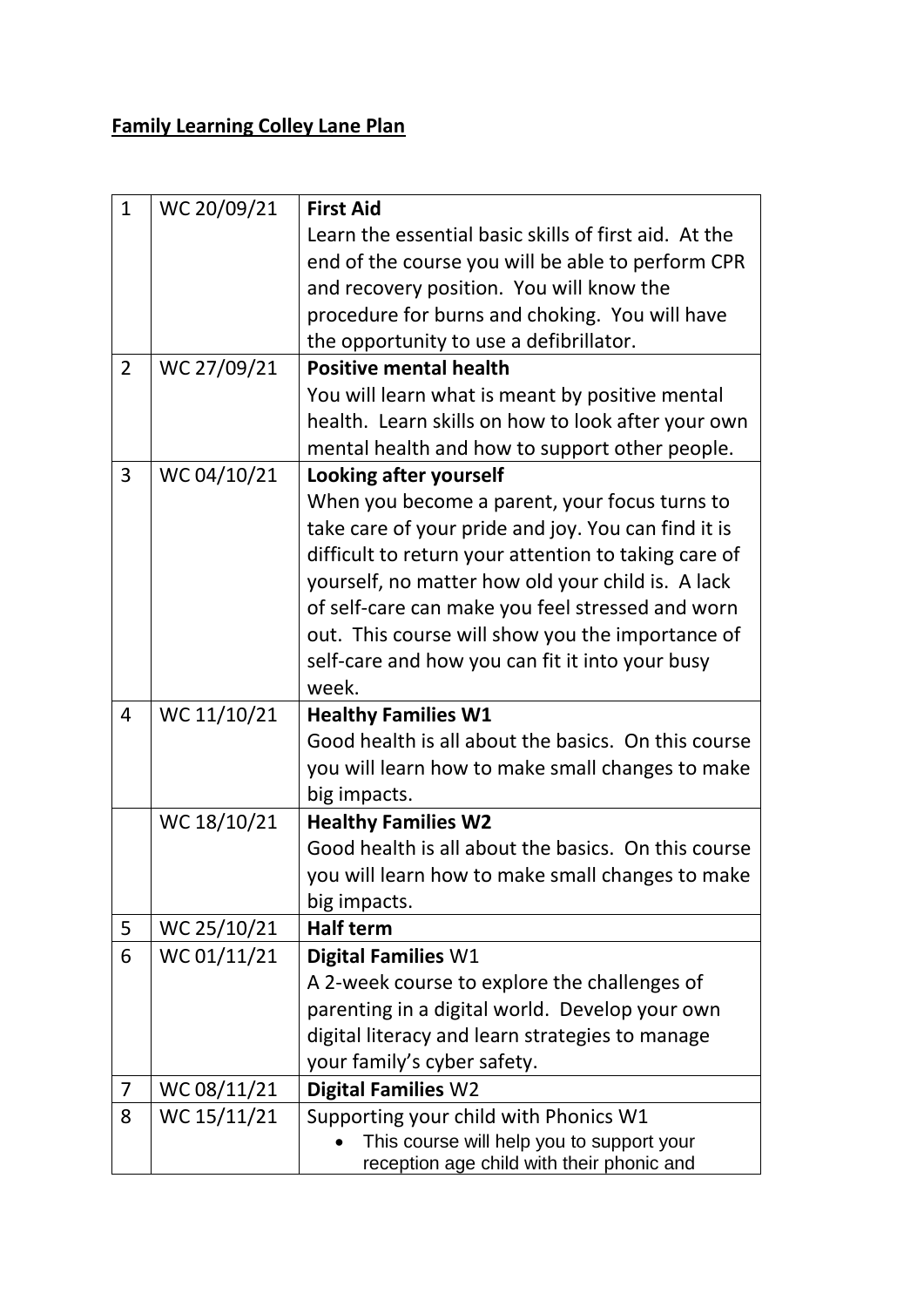|    |                            | reading development: Enjoy working alongside                   |
|----|----------------------------|----------------------------------------------------------------|
|    |                            | your child in the classroom for part of the<br>session.        |
|    |                            | Find out how to develop your child's listening                 |
|    |                            | skills in readiness for phonics.                               |
|    |                            | Find out more about phonics and the different                  |
|    |                            | ways in which children learn to read.                          |
|    |                            | Learn more about the technical vocabulary<br>used in literacy. |
|    |                            | Develop more confidence to help your child                     |
|    |                            | with phonics and reading.                                      |
| 9  | WC 22/11/21                | Supporting your child with Phonics W2                          |
| 10 | WC 29/11/21                | Supporting your child with Phonics W3                          |
| 11 | WC 06/12/21                | <b>Creative Families W1</b>                                    |
|    |                            | Learn fun and creative ways to engage your                     |
|    |                            | family. Deepen your understanding of the benefits of           |
|    |                            | play and how it can help your children and yourself.           |
|    |                            | Or simply take sometime for yourself and enjoy.                |
|    | WC 13/12/21<br>WC 20/12/21 | <b>Christmas holiday</b><br><b>Christmas holiday</b>           |
|    |                            |                                                                |
|    | WC 27/12/21                | <b>Christmas holiday</b>                                       |
| 12 | WC 03/01/22                | <b>Christmas holiday</b>                                       |
| 13 | WC 10/01/22                | Caring for Children W1                                         |
|    |                            | Develop knowledge and understanding of how to                  |
|    |                            | develop children's communication and literacy.                 |
|    |                            | Develop knowledge and understanding about                      |
|    |                            |                                                                |
|    |                            | how babies and children develop relationships                  |
|    |                            | with their carers. This is a 12-week course and                |
|    |                            | upon completion will receive formal qualification.             |
| 14 | WC 17/01/22                | <b>Caring for Children W2</b>                                  |
| 15 | WC 24/01/22                | Caring for Children W3                                         |
| 16 | WC 31/01/22                | Caring for Children W4                                         |
| 17 | WC 07/02/22                | Caring for Children W5                                         |
|    | WC 14/02/22                | Caring for Children W6                                         |
| 18 | WC 21/02/22                | <b>Half term</b>                                               |
| 19 | WC 28/02/22                | Caring for Children W7                                         |
| 20 | WC 07/03/22                | <b>Caring for Children W8</b>                                  |
| 21 | WC 14/03/22                | Caring for Children W9                                         |
| 22 | WC 21/03/22                | Caring for Children W10                                        |
| 23 | WC 28/03/22                | Caring for Children W11                                        |
|    | WC 04/04/22<br>WC 11/04/22 | Caring for Children W12<br><b>Easter holiday</b>               |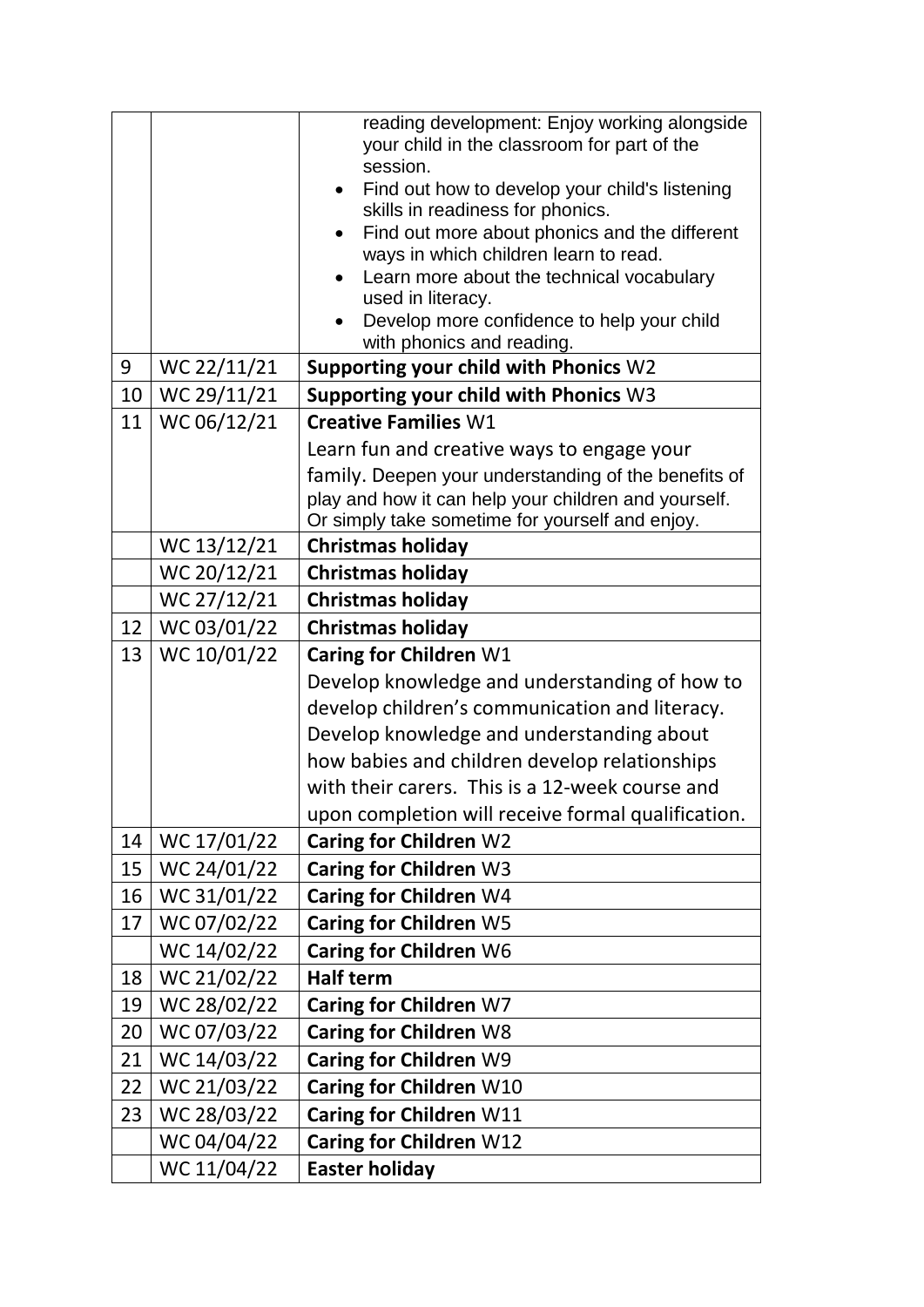| 24 | WC 18/04/22 | <b>Easter holiday</b>                                                                                            |
|----|-------------|------------------------------------------------------------------------------------------------------------------|
|    | WC 25/04/22 | <b>Sustainable families</b>                                                                                      |
|    |             | A short course introducing families to                                                                           |
|    |             | sustainability, looking at ways to reduce, reuse                                                                 |
|    |             | and recycle. A great interactive session looking at                                                              |
|    |             | ways to make small changes that make a massive                                                                   |
|    |             | impact.                                                                                                          |
| 25 | WC 02/05/22 | Monday May day                                                                                                   |
| 26 | WC 09/05/22 | Supporting your child with numeracy W1                                                                           |
|    |             | This course is designed for parents who want to                                                                  |
|    |             | upskill in specific areas of the maths curriculum.                                                               |
|    |             | Learners will become more familiar with                                                                          |
|    |             | terminology and will have the opportunity to                                                                     |
|    |             | refresh or learn new skills.                                                                                     |
| 27 | WC 16/05/22 | Supporting your child with numeracy W2                                                                           |
| 28 | WC 23/05/22 | Supporting your child with numeracy W3                                                                           |
| 29 | WC 30/05/22 | <b>Half term</b>                                                                                                 |
| 30 | WC 06/06/22 | <b>Employability skills Working families W1</b>                                                                  |
|    |             | This course can help parents into work or to                                                                     |
|    |             | support them to find employments that supports                                                                   |
|    |             | their work, life balance. You will discuss some of                                                               |
|    |             | the barriers to work and receive help and support                                                                |
|    |             | in CV, interview skills and finding your dream job.                                                              |
| 31 | WC 13/06/22 | <b>Employability skills Working families W2</b>                                                                  |
| 32 | WC 20/06/22 | <b>Employability skills Working families W3</b>                                                                  |
| 33 | WC 27/06/22 | Family Budgeting W1 Money Utilities/shopping                                                                     |
|    |             | A 2-week course looking at how families can take                                                                 |
|    |             | responsibility for their finances, health and energy                                                             |
|    |             | consumption with the aim of making their money                                                                   |
|    |             | go further and help save the planet.                                                                             |
| 34 | WC 04/07/22 | <b>Family Budgeting W2 Eating/Days out</b>                                                                       |
| 35 | WC 11/07/22 | <b>Support your child to Secondary School</b>                                                                    |
|    |             | Starting secondary school is seen as a big milestone<br>in their child's life by many parents. There are greater |
|    |             | expectations on a child to be independent.                                                                       |
|    |             |                                                                                                                  |
|    |             | There is still a lot that parents and carers can do to                                                           |
|    |             | support the development of their child at home. This                                                             |
|    |             | course will look at the practical ways you can help,<br>how to connect with school and how to emotionally        |
|    |             | support your child with emotional challenges such as                                                             |
|    |             | friendships and relationships.                                                                                   |